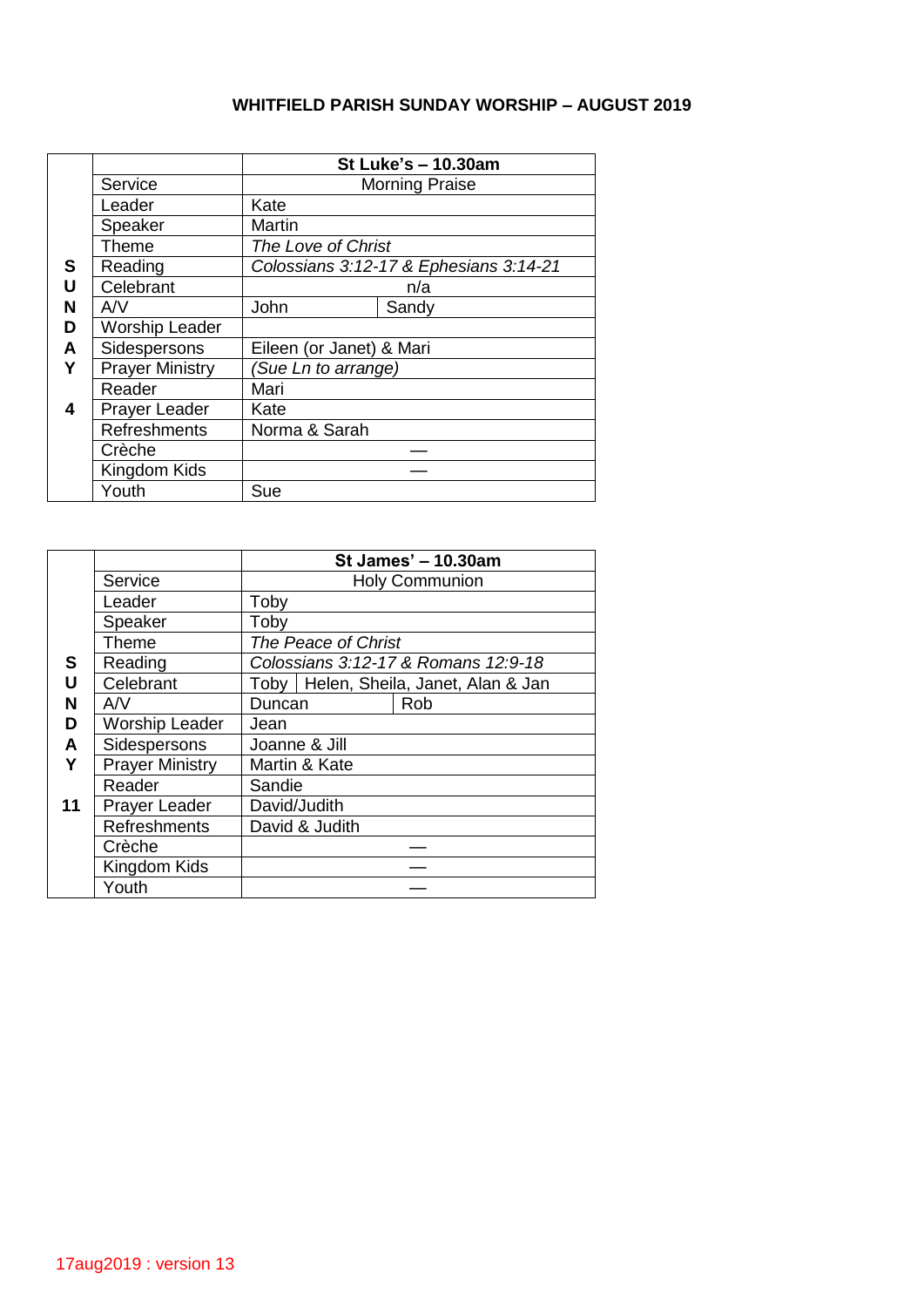## **WHITFIELD PARISH SUNDAY WORSHIP – AUGUST 2019**

|    |                        | St Luke's - 10.30am                   |     |  |  |
|----|------------------------|---------------------------------------|-----|--|--|
|    | Service                | <b>Morning Praise</b>                 |     |  |  |
|    | Leader                 | Holly                                 |     |  |  |
|    | Speaker                | Dorothy                               |     |  |  |
|    | Theme                  | The Word of Christ                    |     |  |  |
| S  | Reading                | Colossians 3:12-17<br>n/a             |     |  |  |
| U  | Celebrant              |                                       |     |  |  |
| N  | AV                     | Sandy                                 | Tom |  |  |
| D  | <b>Worship Leader</b>  | Elaine & Janet<br>(Sue Ln to arrange) |     |  |  |
| A  | Sidespersons           |                                       |     |  |  |
| Y  | <b>Prayer Ministry</b> |                                       |     |  |  |
|    | Reader                 | Alex                                  |     |  |  |
| 18 | Prayer Leader          | Elaine<br>Sheila & Mari               |     |  |  |
|    | <b>Refreshments</b>    |                                       |     |  |  |
|    | Crèche                 |                                       |     |  |  |
|    | Kingdom Kids           |                                       |     |  |  |
|    | Youth                  |                                       |     |  |  |

|    |                        | St James' - 10.30am               |       |  |  |
|----|------------------------|-----------------------------------|-------|--|--|
|    | Service                | <b>Morning Praise</b>             |       |  |  |
|    | Leader                 | Kate                              |       |  |  |
|    | Speaker                | Emil                              |       |  |  |
|    | <b>Theme</b>           | In the Name of Christ             |       |  |  |
| S  | Reading                | Colossians 3:12-17 & Romans 3:1-9 |       |  |  |
| U  | Celebrant              | n/a                               |       |  |  |
| N  | A/V                    | Jon                               | Ann W |  |  |
| D  | <b>Worship Leader</b>  | Jean                              |       |  |  |
| A  | Sidespersons           | Judith & Ann M<br>Nick & Donna    |       |  |  |
| Y  | <b>Prayer Ministry</b> |                                   |       |  |  |
|    | Reader                 | Sarah                             |       |  |  |
| 25 | <b>Prayer Leader</b>   | Sue Ln                            |       |  |  |
|    | Refreshments           | Ant & Jan                         |       |  |  |
|    | Crèche                 |                                   |       |  |  |
|    | Kingdom Kids           |                                   |       |  |  |
|    | Youth                  |                                   |       |  |  |